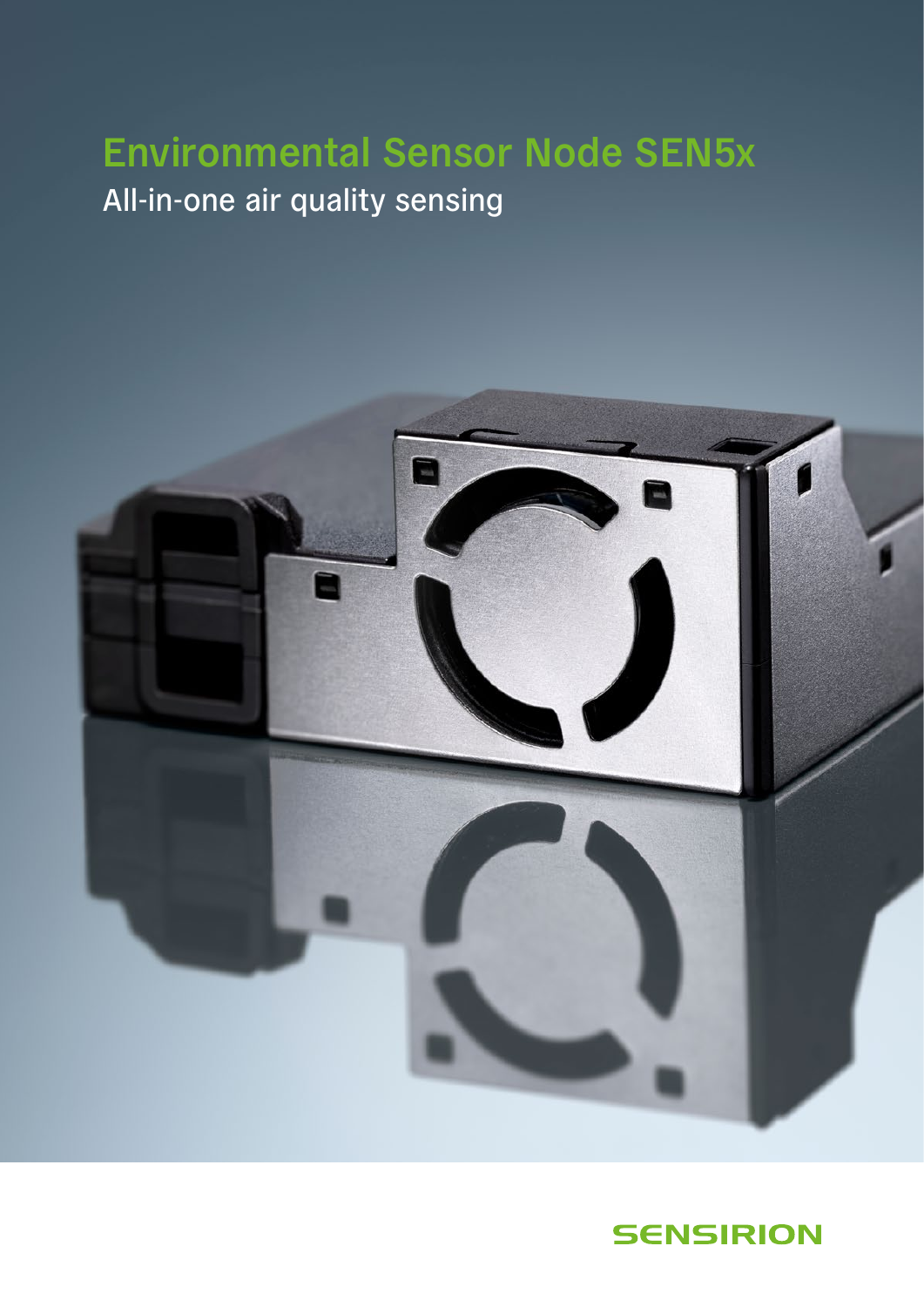# Combo sensor module for air quality measurements

The SEN5x environmental node is a straightforward, all-in-one sensor solution platform for the accurate measurement of various environmental parameters, such as particulate matter, volatile organic compounds (VOCs), oxidizing gases, such as nitrogen oxide compounds (NOx), as well as humidity and temperature. Thanks to proprietary algorithms, the module enables straightforward integration into various applications. This allows device manufacturers to save valuable project



time and personnel resources and focus on their core competencies. End customers receive reliable air quality measurement data based on the SEN5x and benefit from improved air quality to increase health and comfort.

## Applications:

- Air purifiers
- Air quality monitors
- Air conditioners
- HVAC / ventilation systems

#### STAR engine

When SEN5x is integrated into an end-user product, the resulting thermal behavior can be very complex. A tiny temperature sensor on an unenclosed flex PCB has a negligible thermal mass and couples perfectly to ambient air. It can accurately measure ambient temperature and will be able to react quickly to changes in temperature. In contrast, a built-in sensor module like the SEN5x usually couples weakly to ambient air, has a larger thermal mass and is prone to additional self-heating due to other heat sources close by. This results in slow reaction times when reading changes in ambient temperature, typically in the order of 20–25 minutes for typical air quality monitors when the ambient temperature changes by 5–10°C.

To improve the reaction time and provide a better user experience, Sensirion has developed the "Sensirion Temperature Acceleration Routine" (STAR) engine. This algorithm, which is implemented in the SEN5x range, estimates the value of the temperature dynamically and before the end product reaches a thermally stable state. This allows end users to obtain 2–3x faster and more reliable temperature readings from their products.

The SEN5x offers three pre-defined settings for the STAR engine to address different design-in situations, covering air purifiers and indoor air quality monitors.

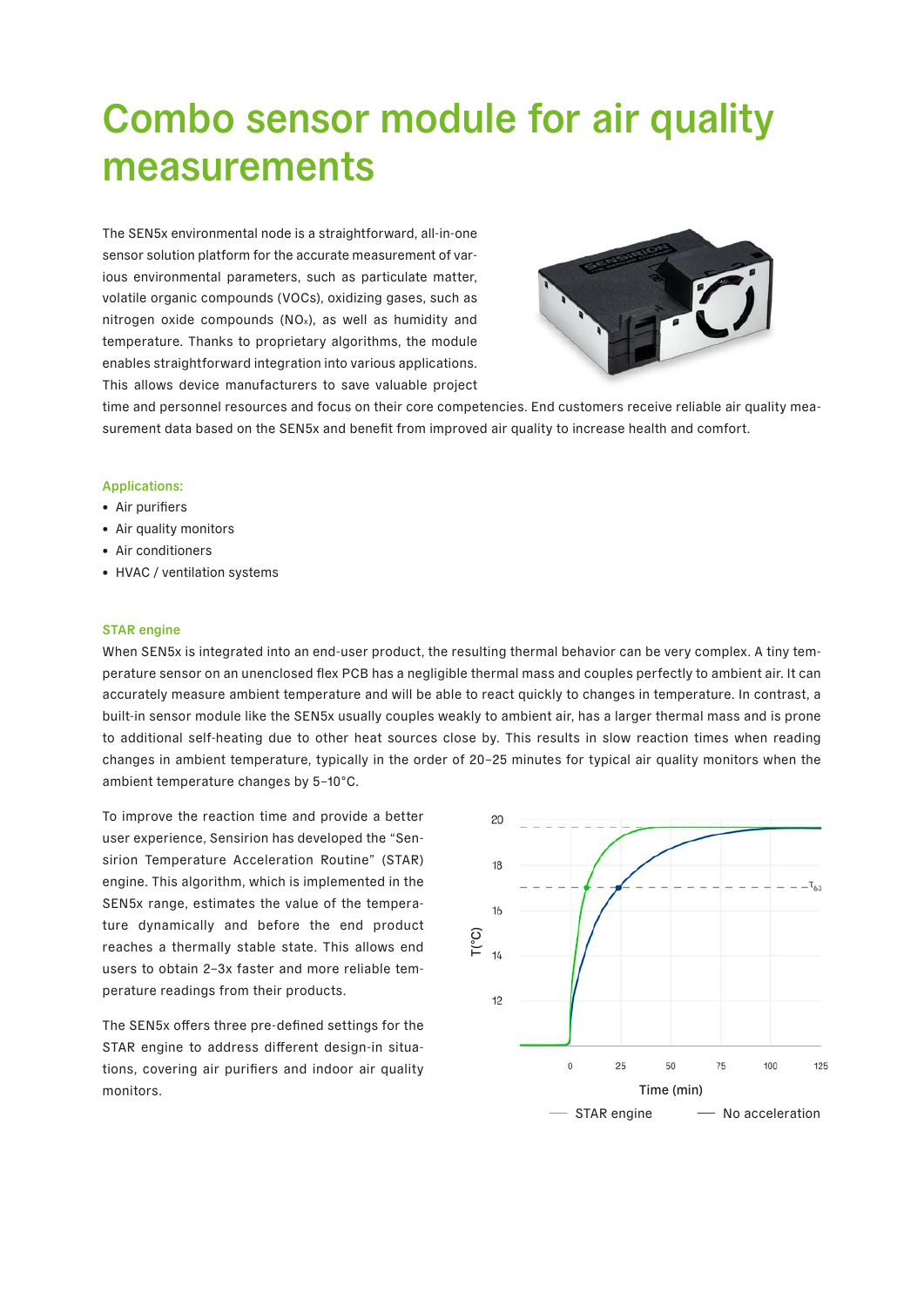### Technology and benefits

| Technology                                                                                             | <b>Benefits</b>                                                                       |
|--------------------------------------------------------------------------------------------------------|---------------------------------------------------------------------------------------|
| All-in-one environmental node: no co-integration of<br>separate sensor components required             | Faster time-time-to-market, less R&D expenses,<br>bill of material and assembly costs |
| Integrated algorithms: temperature and humidity<br>compensation, VOC/NO <sub>x</sub> Index calculation | Reliable and trustworthy measurements                                                 |
| Optimized and tested air flow channel geometry and<br>proven design-in examples                        | Fast hardware design                                                                  |
| Sheath-flow technology combined with high-quality<br>components (incl. SHT4x and SGP40)                | Dust-protection and long life-time                                                    |

#### Sensor module specifications

| Sensor module specifications                                      |                                                            |                                                                                                          |
|-------------------------------------------------------------------|------------------------------------------------------------|----------------------------------------------------------------------------------------------------------|
| Lifetime <sup>1</sup>                                             |                                                            | >10 years operating continuously 24h/day                                                                 |
| Operating conditions                                              |                                                            | $-10-50 °C$                                                                                              |
|                                                                   |                                                            |                                                                                                          |
| Particulate matter specifications                                 |                                                            |                                                                                                          |
| Mass concentration range                                          |                                                            | $0 - 1,000 \mu q/m^3$                                                                                    |
| Mass concentration accuracy <sup>2,3</sup> for PM2.5 <sup>4</sup> |                                                            | ± 5 μg/m <sup>3</sup> AND 5% m.v. @ 0-100 μg/m <sup>3</sup><br>$±10\%$ m.v. @ 100-1000 µg/m <sup>3</sup> |
|                                                                   |                                                            |                                                                                                          |
| Temperature and humidity specifications                           |                                                            |                                                                                                          |
| Typical accuracy temperature                                      |                                                            | ± 0.45 °C @ 15-30 °C, 50 %RH                                                                             |
| Typical accuracy relative humidity                                |                                                            | ±4.5%RH @ 25°C, 30-70%RH                                                                                 |
|                                                                   |                                                            |                                                                                                          |
| <b>Gas specifications</b>                                         | <b>VOC</b>                                                 | <b>NO<sub>x</sub></b>                                                                                    |
| Output signals                                                    | 1-500 VOC Index points                                     | $1-500$ NO <sub>x</sub> Index points                                                                     |
| Device-to-device variation <sup>5,6</sup>                         | < ± 15 VOC Index points or<br>% m.v. (whichever is larger) | < $\pm$ 50 NO <sub>x</sub> Index points or % m.v.<br>(whichever is larger                                |
|                                                                   |                                                            |                                                                                                          |
| <b>Electrical specifications</b>                                  |                                                            |                                                                                                          |
| Supply voltage                                                    |                                                            | $4.5 - 5.5 V$                                                                                            |

1 Lifetime is based on mean-time-to-failure (MTTF) calculation. Lifetime might vary depending on different operating conditions.

Average supply current in measurement-mode

(after first 60 seconds)

2 Also referred to as "between-parts variation" or "device-to-device variation". 3 For further details, please refer to the document "Sensirion Particulate Matter Sensor Specification Statement".

4 Verification Aerosol for PM2.5 is a 3% atomized KCl solution. Deviation to reference instrument is verified in end-tests for every sensor after calibration.

63 mA

『 95% of the sensors will be within the typical tolerance corresponding to 2 assuming a normal distribution for ≥100 sensors.<br>『 Evaluated using the calibration and test sequence according to the application note SGP41 – T